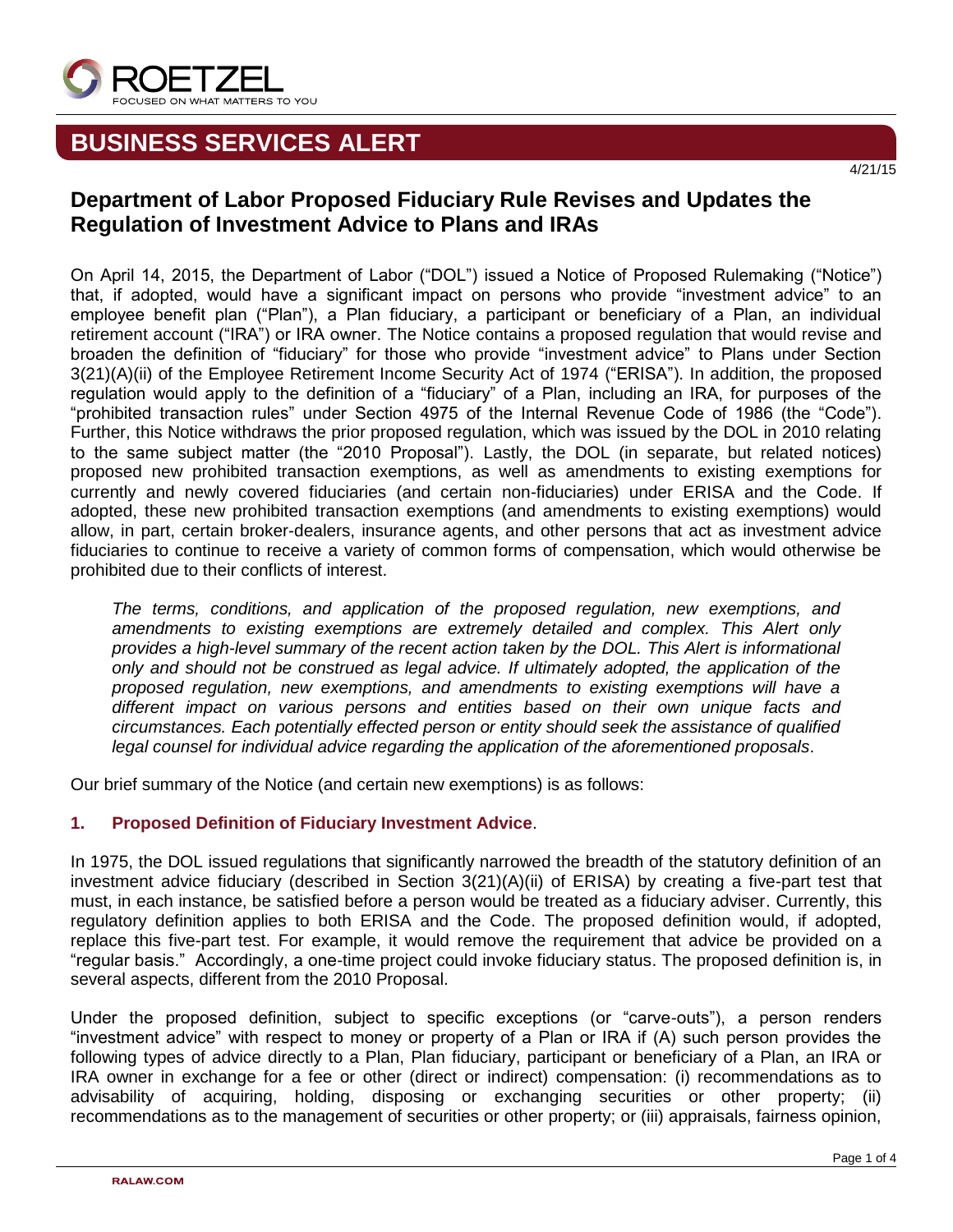

#### **BUSINESS SERVICES ALERT**

or similar statements (whether verbal or written) concerning the value of securities or other property if provided in connection with a specific transaction or transactions that involve the acquisition, disposition, or exchange of securities or property by the Plan or IRA; and (B) such person either (i) represents or acknowledges that it is acting as a fiduciary; or (ii) renders advice pursuant to a written or verbal agreement, arrangement, or understanding that the advice is individualized or specifically directed to the advice recipient for consideration in making investment or investment management decisions. In addition, subsections (A)(i) and (A)(ii) of the proposed definition apply to recommendations to take a distribution, and recommendations as to the investment or management of securities or property to be rolled over or otherwise distributed from a Plan or IRA. The proposed definition creates a new approach that evaluates the adviser's role in providing investment advice. The focus is not on titles or the contractual language contained in a service agreement (unless the adviser contractually acknowledges the fiduciary nature of its advice). The fiduciary could be a broker-dealer, registered investment adviser, insurance agent, or other type of adviser regardless of whether such adviser is or is not subject to federal securities laws. As a fiduciary, the adviser must provide impartial advice in their client's best interests and cannot accept any payments that create conflicts of interest unless they qualify for an exemption intended to adequately protect their clients.

#### **2. The Proposed Definition Includes Limited Exceptions**.

The proposed definition contains limited exceptions or "carve-outs" from the fiduciary investment advice definition for communications that should not be viewed as fiduciary in nature. These "carve-outs" are subject to various conditions (several of which are not described in detail herein), including that the person does not represent or acknowledge that it is acting as a fiduciary under ERISA regarding the investment advice provided. The exceptions include:

**(A) Counterparty Transactions with Plan Fiduciaries with Financial Expertise**. Advice provided by a person who is a counterparty ("Counterparty") in connection with a sale, purchase, loan or bilateral contract with (i) an ERISA Plan with 100 or more participants or (ii) an independent Plan fiduciary that has responsibility for managing at least \$100 million in plan assets if the counterparty knows or reasonably believes that the independent Plan fiduciary has sufficient expertise to evaluate the transaction, determine whether it is prudent, and determine whether it is in the best interests of the participants. To satisfy this exception, such Counterparty must obtain certain written representations from the independent Plan fiduciary, fairly disclose the existence and nature of the Counterparty's financial interests in the transaction, and not receive a fee or other compensation directly from the Plan or Plan fiduciary for providing investment advice.

**(B) Swap and Security-Based Counterparty Transactions**. Advice and other communications provided by a Counterparty to a Plan in connection with certain swaps or security-based transactions.

**(C) Employees of the Plan Sponsor**. Employees of a Plan sponsor that provide investment advice to a Plan fiduciary if such employee receives no fee or other (direct or indirect) compensation, beyond the employee's normal compensation for work performed for the employer.

**(D) Platform Providers**. Certain persons (e.g. recordkeepers, third-party administrators, and other service providers) that merely market and make available to a Plan, without regard to the individualized needs of the Plan, participants, or beneficiaries, securities or other property through a platform from which the Plan fiduciary may select or monitor investment alternatives (including qualified default investment alternatives) into which participants and beneficiaries may direct the investment of Plan assets held in or contributed to their individual accounts. To qualify for this exception, such Counterparty must disclose in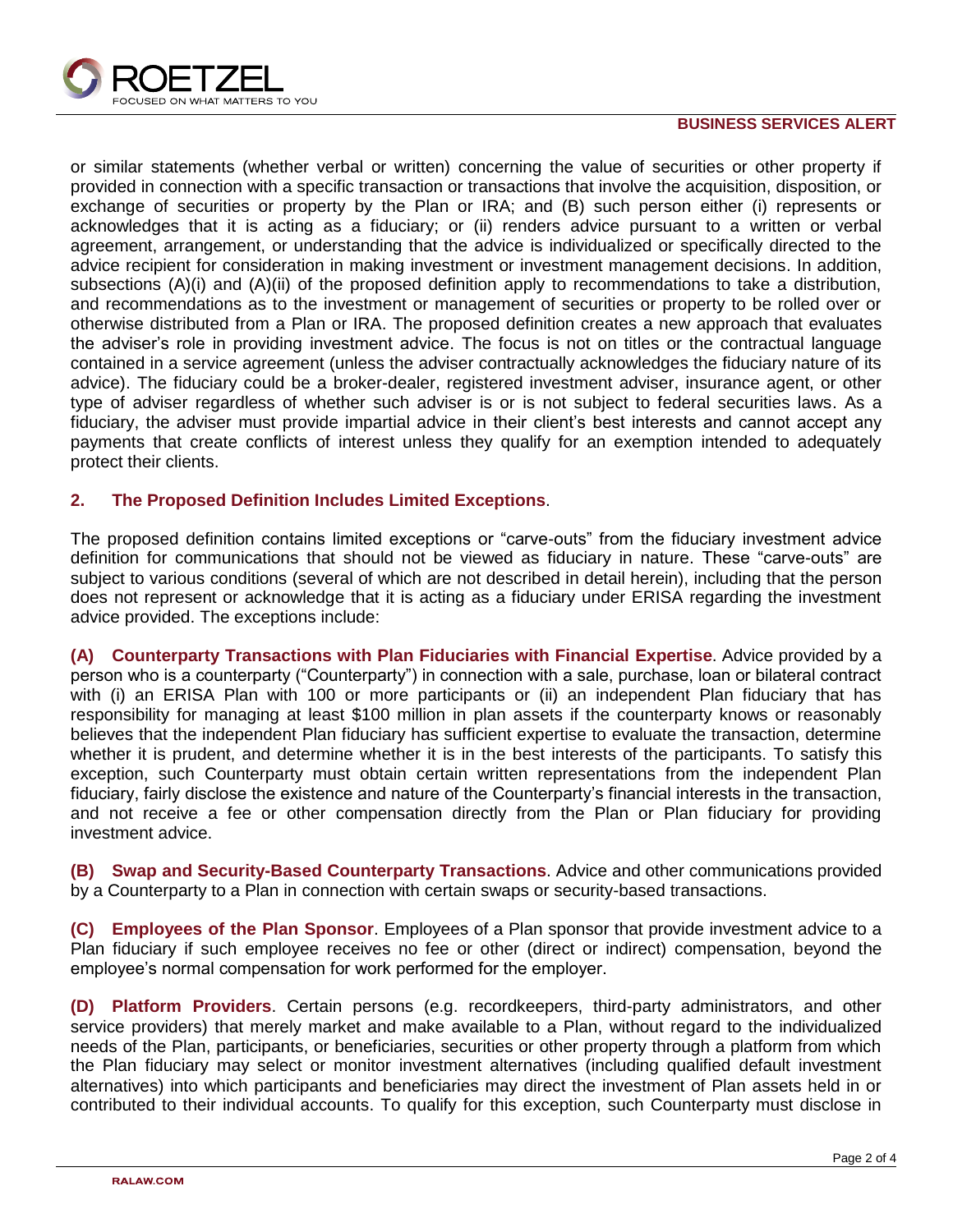

writing to the Plan fiduciary that they are not providing impartial investment advice or giving advice in a fiduciary capacity.

**(E) Selection and Monitoring Assistance**. In connection with the activities described in paragraph (D) above, such persons merely identifies investment alternatives that meet objective criteria specified by the Plan fiduciary (e.g. stated parameters concerning expense ratios, size of fund, type of asset, and/or credit quality) or merely provides objective financial data and comparisons with independent benchmarks to the Plan fiduciary.

**(F) Financial Reports and Valuations**. Appraisals, fairness opinions, or statements of value prepared for (i) employee stock ownership plans ("ESOPs"), (ii) investment funds (e.g. collective investment funds and pooled separate accounts), and (iii) Plans, Plan fiduciaries, participants or beneficiaries, IRAs and IRA owners, solely for purposes of compliance with the reporting and disclosure provisions of ERISA, the Code, and the regulations, forms, and schedules thereunder, or any applicable reporting and or disclosure requirements under Federal or state laws, rules, regulations, or rules established by self-regulatory organization rule or regulation.

**(G) Investment Education**. Investment education, subject to conditions similar to those included in DOL Interpretive Bulletin 96-1, but with new conditions, including that (i) the information and materials (e.g. asset allocation models) shall not include advice, recommendations, or references to specific investment products, specific investment managers, or the value of particular securities or other property, (ii) the distinction between non-fiduciary education and fiduciary advice applies equally to information provided to plan fiduciaries as well as information provided to plan participants and beneficiaries, and IRA owners, and (iii) the distinction between non-fiduciary education and fiduciary advice applies equally to participantdirected plans and other plans.

#### **3. The Proposed "Best Interest Contract Exemption."**

ERISA and the Code prohibit fiduciary advisers to Plans and IRAs from receiving compensation that varies based on their investment recommendations. Similarly, fiduciary advisers are prohibited from receiving compensation from third parties in connection with their advice. This new exemption would permit an investment advice fiduciary to receive certain types of "prohibited compensation" if the investment advice fiduciary (A) contractually agrees to be subject to a "best interest" standard (i.e. the adviser or financial institution must act with the care, skill prudence, and diligence under the circumstances then prevailing that a prudent person would exercise based on the investment objectives, risk tolerance, financial circumstances, and needs without regard to the financial or other interests of the adviser, financial institution, affiliates, related parties or any other party), (B) warrants that they have adopted policies and procedures designed to mitigate the dangers posed by "material conflicts of interest" (as defined in the new exemption), (C) discloses important information relating to fees, compensation, and material conflicts of interest, and (D) retains documents and data relating to the investment recommendations that relate to plan assets.

This new exemption is limited to advice provided to Plan participants and beneficiaries, IRA owners, and fiduciaries of Plans with less than 100 participants. In addition, this exemption only covers compensation received in connection with investments in certain assets, including bank deposits, mutual fund shares, interests in bank collective funds and insurance company separate accounts, shares of exchange traded REITs and ETFs, publically-offered corporate bonds, certain agency debt securities and Treasuries, certain insurance contracts, and exchanged-traded equity securities. Further, the exemption does not apply to futures and options, and appears to not cover compensation related to hedge funds and other private fund